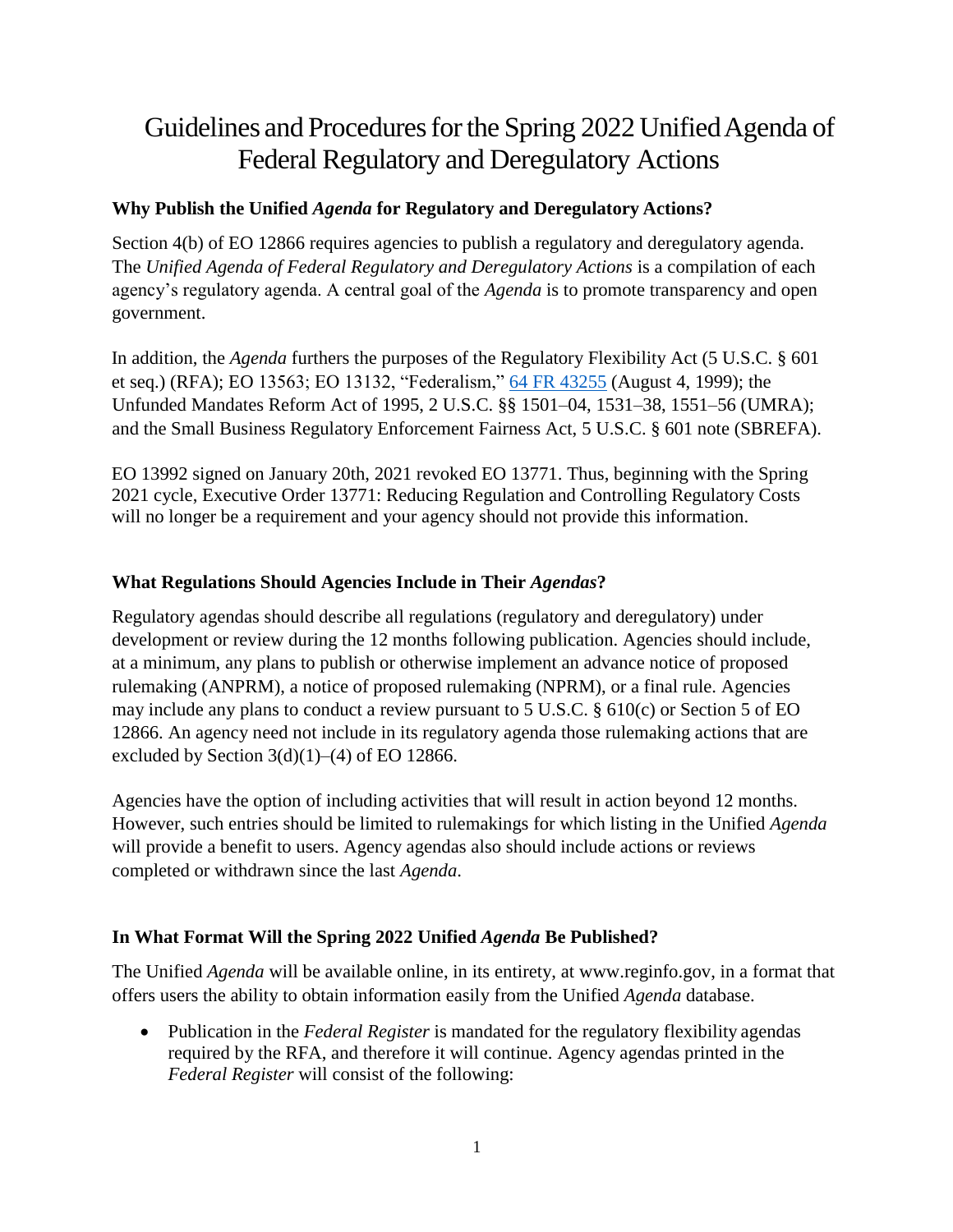- o The agency's agenda preamble;
- $\circ$  Rules that are in the agency's regulatory flexibility agenda, in accordance with the RFA, because they are likely to have a significant economic impact on a substantial number of small entities;
- o Any rules that the agency has identified for periodic review under Section 610 of the RFA;

Printing of these entries will largely be limited to fields that contain information required by the RFA's agenda requirements (5 U.S.C. § 602). Additional information on these entries will be available in the *Agenda* published on the Internet. If an agency has no entries in the printed *Federal Register* version of the *Agenda*, its preamble will not be printed. Under *Federal Register* regulations, GPO Access will have the same content as the printed *Federal Register*.

## **How Will the Printed Edition of the Unified** *Agenda* **Be Organized?**

The portion of the *Agenda* that will be printed in the *Federal Register* for Spring 2022 will, in general, follow the organizational pattern of prior publications of the *Agenda*, displaying primarily the information required in the regulatory flexibility agenda, along with agency preambles. Part II of the *Federal Register* on the day of publication will have RISC's Introduction to the Unified Agenda. The individual agency agendas will then appear in separate parts, organized alphabetically in four groups: Cabinet departments; other Executive agencies; theFederal Acquisition Regulation, a joint authority; and independent regulatory agencies. Departments may be divided into their component agencies. If an agency has no entries in the printed *Federal Register* version of the *Agenda*, its preamble will not be printed, and theagency will not have a separate part in the *Federal Register*.

Each agency's part of the *Agenda* begins with a preamble providing information specific to that part. RISC will provide a table of contents for each agency after the agency's preamble. The table of contents will list the agency's printed entries. Agencies should consider including in their *Agenda* preambles a statement indicating that the agency's complete regulatory agendais available online at [www.reginfo.gov. R](http://www.reginfo.gov/)ISC provides some suggested language for this purpose in the "Unified Agenda News" section of RISC's website. Each agency presents its entries, divided by sub-agency if applicable, under one of five headings according to the rulemaking stage of the entry. The stages are:

- *Prerule Stage*  actions agencies will undertake to determine whether or how to initiate rulemaking. Such actions occur prior to an NPRM and may include an ANPRM or a review of existing regulations.
- *Proposed Rule Stage* actions for which agencies plan to publish an NPRM as the next step in their rulemaking process or for which the closing date of the NPRM comment period is the next step.
- *Final Rule Stage* actions for which agencies plan to publish a final rule or an interim final rule or to take other final action as the next step.
- *Long-Term Actions* items under development but for which the agency does not expect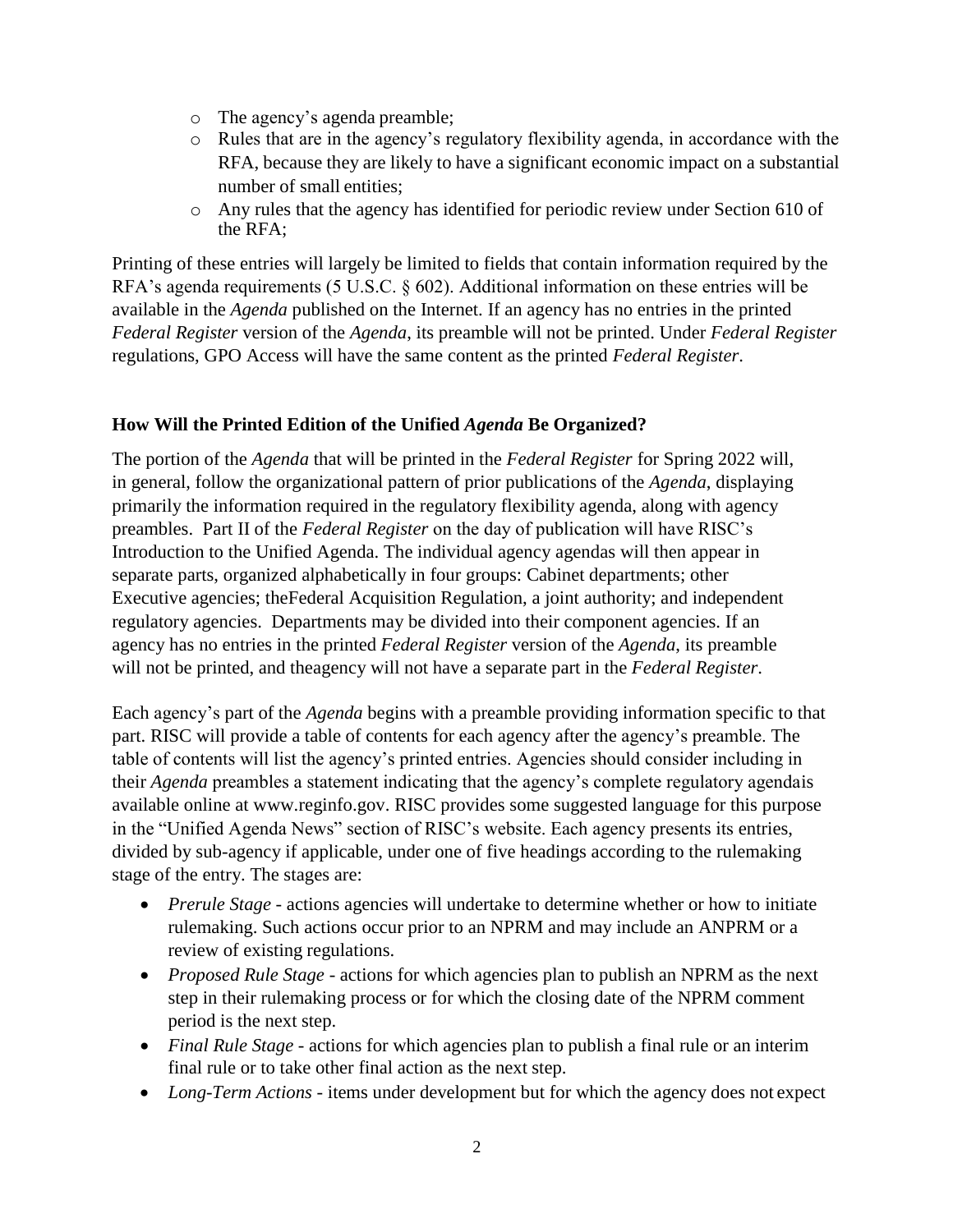to have a regulatory action within the 12 months after publication of this update of the *Agenda*. Some of the entries in this section may contain abbreviated information. Actions with no planned publication for over 24 months should be classified as "Inactive" or be removed.

 *Completed Actions* - actions or reviews the agency has completed or withdrawn since publishing its last *Agenda*. This section also includes items the agency began and completed between issues of the *Agenda*.

Some agencies use Agency Sort Codes to arrange the order of their entries in the printed Unified *Agenda*, with the final sort by RIN. OMB has also asked agencies to include RINs in the headings of their final and NPRM documents published in the Federal Register to make it easier for the public and agency officials to track the publication history of regulatory actions through their development.

A bullet (•) preceding the title of an entry indicates that the entry is appearing in the *Agenda* for the first time.

All entries are numbered sequentially from the beginning to the end of the printed publication. The sequence number preceding the title of each entry identifies the location of the entry in this update. The printed *Agenda* will not have any separate indexes.

## **How Will the Online Unified** *Agenda* **Be Organized?**

The entire *Agenda* will be available online at [www.reginfo.gov.](file:///C:/Users/liberante_w/AppData/Local/Microsoft/Windows/INetCache/Content.Outlook/7FFFE3HR/www.reginfo.gov) The *Agenda* will be presented in the form of a searchable database rather than as a single document that is ordered according to a prescribed sequence. Users will be able to view an individual agency's complete agenda. Because the online Unified *Agenda* will not utilize sequence numbers, the Subject Matter Index will be linked to individual entries by hyperlinked RINs. Each individual entry may be viewed in its entirety.

## **What Information Appears for Each Regulation Included in the Agency** *Agenda***?**

All entries in the online *Agenda* contain uniform data elements including, at a minimum, the following information:

- *Title of the Regulation*  a brief description of the subject of the regulation.
- *Priority* An indication of the significance of the regulation. Agencies assign each entry to one of the following five categories of significance:
	- o *Economically Significant*  as defined in EO 12866, a rulemaking action that will have an annual effect on the economy of \$100 million or more or will adversely affect in a material way the economy; a sector of the economy; productivity; competition; jobs; the environment; public health or safety; or State, local, or tribal governments or communities. The definition of an "economically significant" rule is similar but not identical to the definition of a "major" rule under the Congressional Review Act, 5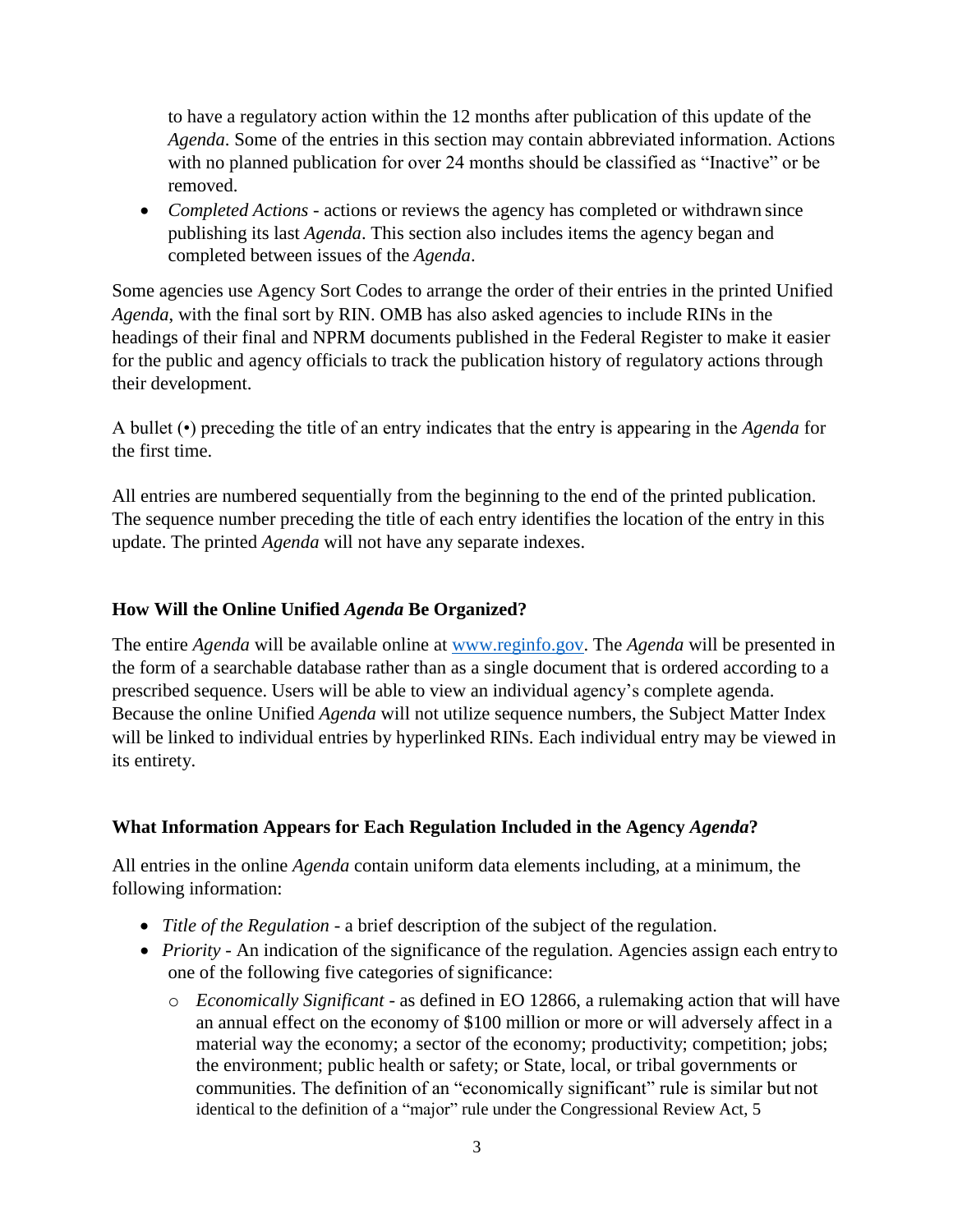U.S.C. § 801 et seq. ("CRA"). (See below.)

- o *Other Significant* a rulemaking that is not economically significant but is considered significant by the agency according to Section 3(f) of EO 12866. This category includes rules that the agency anticipates will be reviewed under EO 12866 or rules that are a priority of the agencyhead.
- o *Substantive, Non-significant*  a rulemaking that has substantive impacts but is neither Significant, nor Routine and Frequent, nor Informational/Administrative/Other.
- o *Routine and Frequent*  a rulemaking that is a specific case of a multiple recurring application of a regulatory program in the Code of Federal Regulations and that does not alter the body of the regulation.
- o *Informational/Administrative/Other*  a rulemaking that is primarily informational or pertains to agency matters not central to accomplishing the agency's regulatory mandate but that the agency places in the *Agenda* to inform the public of the activity.
- Major an indication that a rule may be "major" under the CRA because it has resulted inor is likely to result in an annual effect on the economy of \$100 million or more or meets other criteria specified. The CRA provides that the Administrator of OIRA will make the final determination as to whether a rule is major.
- *Unfunded Mandates*  whether the rule is covered by Section 202 of UMRA. UMRA requires that, before issuing an NPRM likely to result in a mandate that may result in expenditures by State, local, and tribal governments, in the aggregate, or by the private sector of more than \$100 million in one year, agencies (other than independent regulatory agencies) shall prepare a written statement containing an assessment of the anticipated costs and benefits of the Federal mandate. If the agency believes the entry is not subject to UMRA, this data element will not be printed.
- Legal Authority the section(s) of the United States Code or Public Law or the EO that authorize(s) the regulatory action. Agencies may provide popular name references to laws in addition to these citations.
- *CFR Citation* the part(s) or section(s) of the Code of Federal Regulations that will be affected by the action.
- *Legal Deadline* whether the action is subject to a statutory or judicial deadline, the date of that deadline, and whether the deadline pertains to a NPRM, a final action, or some other action.
- *Abstract*  a brief description of the problem the regulation will address; the need for a Federal solution; to the extent available, alternatives that the agency is considering to address the problem; and potential costs, cost savings, and benefits of the action.
- *Timetable* the dates and citations (if available) for all past steps and a projected date for at least the next step for the regulatory action. A date printed in the form **mm/00/yyyy** means the agency predicts the month and year the action will take place but not the day it will occur. In some instances, agencies may indicate what the next action will be, but the date of that action is "To Be Determined." Agencies indicate this by entering a date in the form **00/00/0000**. "Next Action Undetermined" indicates the agency does not know what action it will take next. For every entry that is not a completion, it is important that the agency provide in the Timetable section an estimated date for the "Next Action", the first action scheduled to occur on or after the listed action.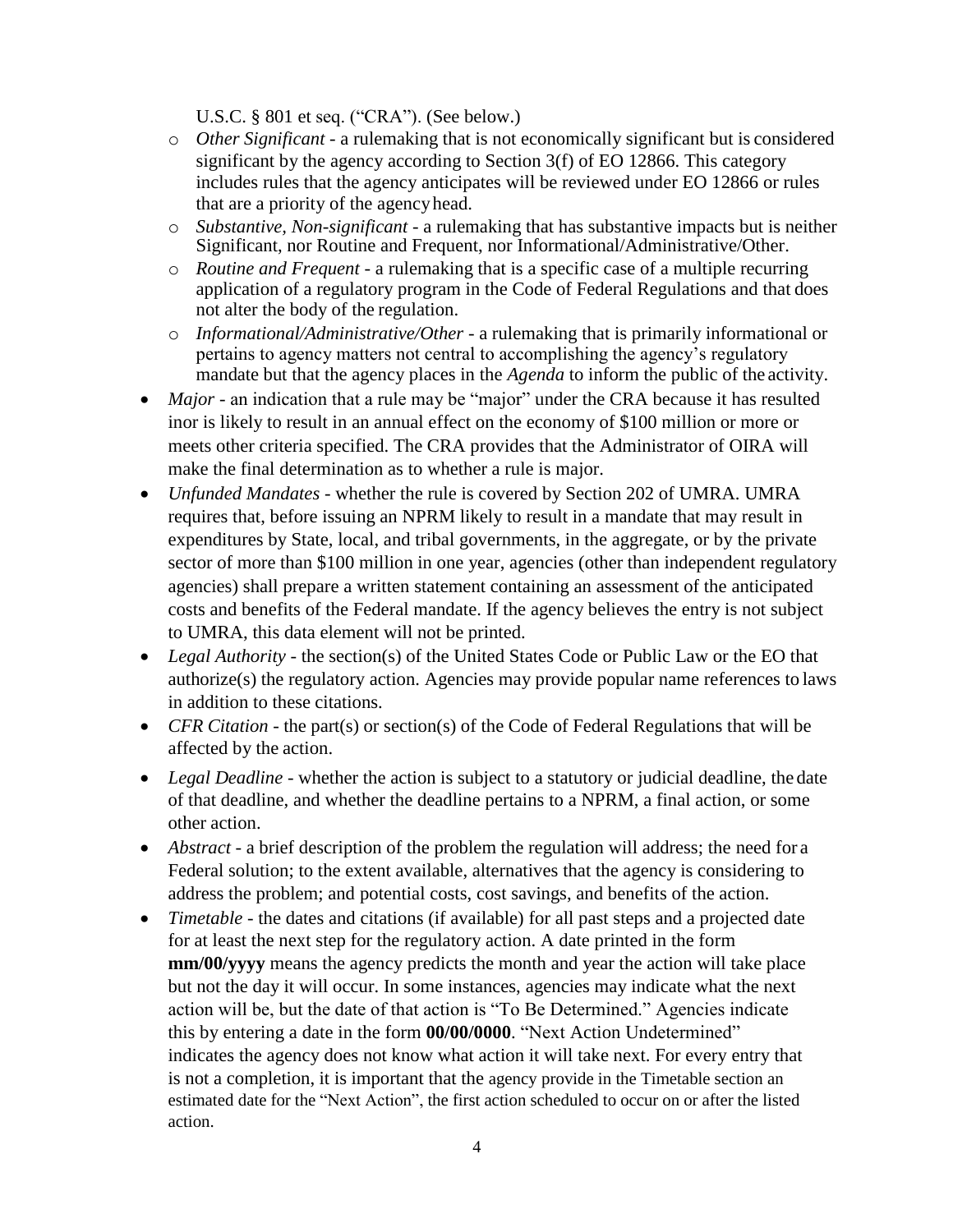- *Regulatory Flexibility Analysis Required* whether the RFA requires an analysis because the rulemaking action is likely to have a significant economic impact on a substantial number of small entities as defined by the Act.
- *Small Entities Affected*  the types of small entities (businesses, governmental jurisdictions, or organizations) on which the rulemaking action is likely to have an impact as defined by the RFA. Agencies have the option of indicating likely effects on small entities even though they believe that a Regulatory Flexibility Analysis will not be required.
- *Government Levels Affected*  whether the action is expected to affect levels of government and, if so, whether the governments are State, local, tribal, orFederal.
- *International Impacts*  whether the regulation is expected to have international trade and investment effects, or otherwise may be of interest to our international trading partners.
- *Federalism*  whether the action has "federalism implications" as defined in EO 13132. This term refers to actions "that have substantial direct effects on the States, on the relationship between the national government and the States, or on the distribution of power and responsibilities among the various levels of government." If the action does not have federalism implications, this data element will not be printed. Independent regulatory agencies are not required to supply this information.
- *Agency Contact*  the name and phone number of at least one person in the agency who is knowledgeable about the rulemaking action. The agency may also provide the title, address, fax number, e-mail address, and TDD for each agency contact.

Some agencies have provided the following optional information:

- *Additional Information* any information that the agency wants to provide forwhich there is not a specific data element.
- *Agency Sort Codes*  alternative or additional criteria for the order in which RINs are published within an agency's agenda, as requested and specified by the agency.
- *Compliance Cost to the Public* the estimated gross compliance cost of the action.
- *Affected Sectors*  the industrial sectors that the action may most affect, either directly or indirectly. Please use the North American Industry Classification System (NAICS) codes to identify the affected sectors.
- *Energy Effects*  an indication of whether the agency plans to prepare or has prepared a Statement of Energy Effects for significant energy actions, as required by EO 13211, "Actions Concerning Regulations That Significantly Affect Energy Supply,Distribution,or Use," 66 FR 28355 (May 18, 2001).
- *Related RINs* one or more past or current RIN(s) associated with activity related to this action, such as merged RINs, split RINs, new activity for previously completed RINs, orduplicate RINs.
- *Related Agencies* any other agencies participating in this action if it is a joint rulemaking or common rule.
- *RFA Section 610 Review* an indication that the agency has selected the rule for its periodic review of existing rules under the RFA  $(5 \text{ U.S.C.} \$   $610(c))$ . Some agencies have indicated completions of Section 610 reviews or rulemaking actions resulting from completed Section 610 reviews.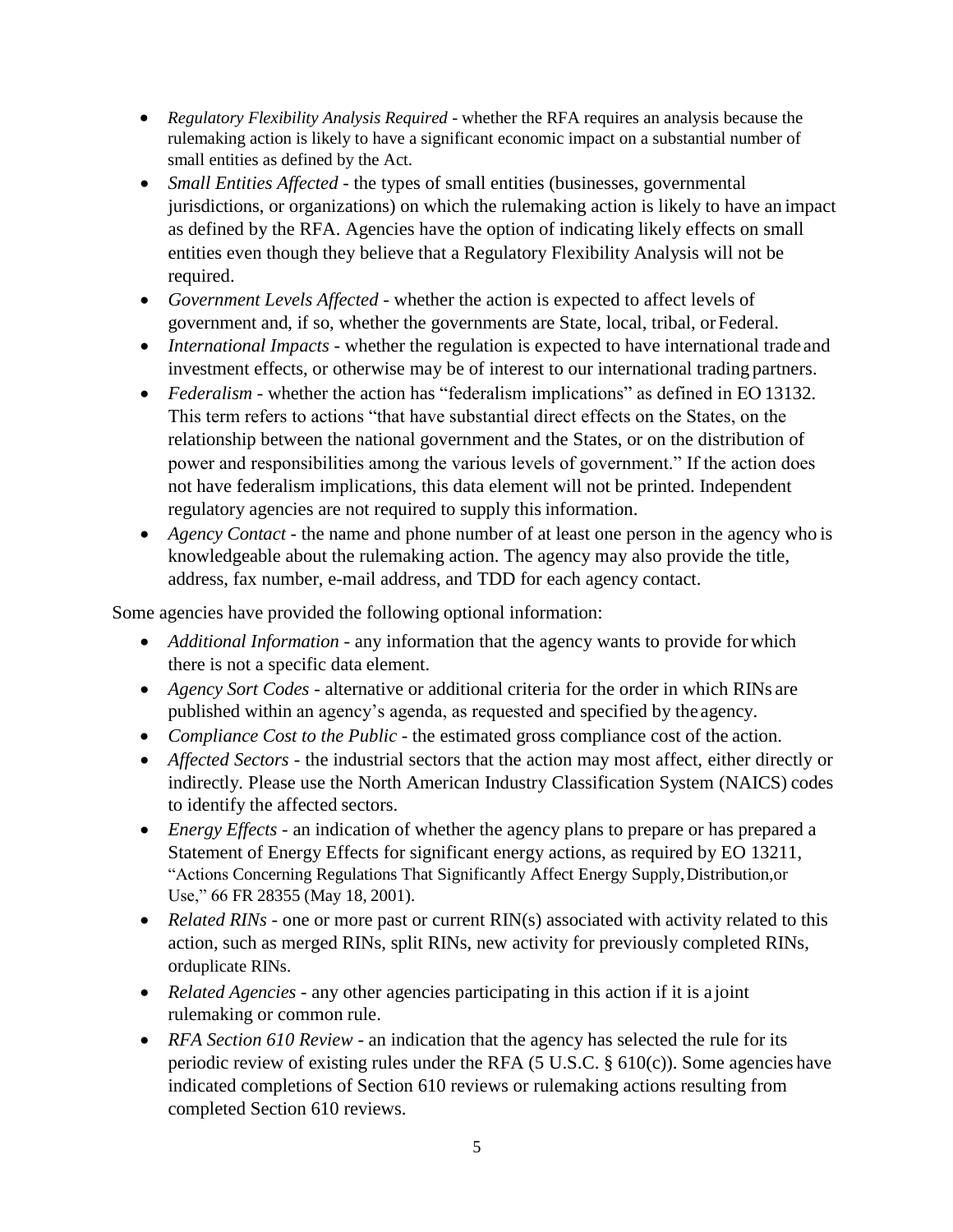*URLs or Web Address* - if available, please enter a URL for a website to provide the public with more information about the rulemaking and a URL for a website on which the public can submit comments on the rulemaking. If the agency does not provide its own specific website for submission of comments, then you should enter the Governmentwide e-rulemaking address: [http://www.regulations.gov.](http://www.regulations.gov/)

#### **How Should an Agency Prepare Its Data for Publication in the Unified** *Agenda***?**

Agencies participating in the Unified *Agenda* should submit their respective portions in the uniform format specified in the instructions of RISC. RISC edits and compiles the *Agenda* on behalf of OIRA. Agencies have three alternative methods to prepare data on individual entries for publication in the *Agenda*:

- *Direct Entry* The agency establishes a connection to the RISC/OIRA Consolidated Information System (ROCIS) from one or more of its own computer terminals, through an Internet browser. Agency personnel should enter data directly into the ROCIS database.
- *Data File An agency that stores its <i>Agenda* data in its own database may choose to transmit to ROCIS all of its data in electronic files prepared according to the specific file format prescribed by RISC. Please note that to allow sufficient time for editing, it is especially important to submit data files prior to the deadline. If you are interested in data file submission, contact RISC for further information.
- *Paper Forms* **The use of the paper form for submitting your Unified Agenda is now retired as of the Fall 2021 cycle**. The RISC staff will be available to assist you in retrieving a user id and password for access to ROCIS and to input your Agency's RINs. **A training class is required for new users to gain ROCIS access and to obtain a user id and password for ROCIS**.

Spring 2022 Unified Agenda Training was held Tuesday, February 8, 2022, and Wednesday, February 9, 2022. Contact RISC Analyst Terri Tolson-Young for registering.

 *Reports* - ROCIS provides agencies with multiple reports to assist you with your data quality check before submitting your final agenda. Three main reports are: The **Agenda Review Report**, which is a printout of the agency's entries; the **Error Report**, which lists inaccurate or missing data; and the **Timetable Report**, which lists the Timetable for each RIN. Please take time and run these **Reports** and review the content of your submission, to correct any errors, supply any missing data, and update your agency's RINs. These reports may be run for all of an agency's entries, for entries updated since a specified date, or for a particular RIN or set of RINs.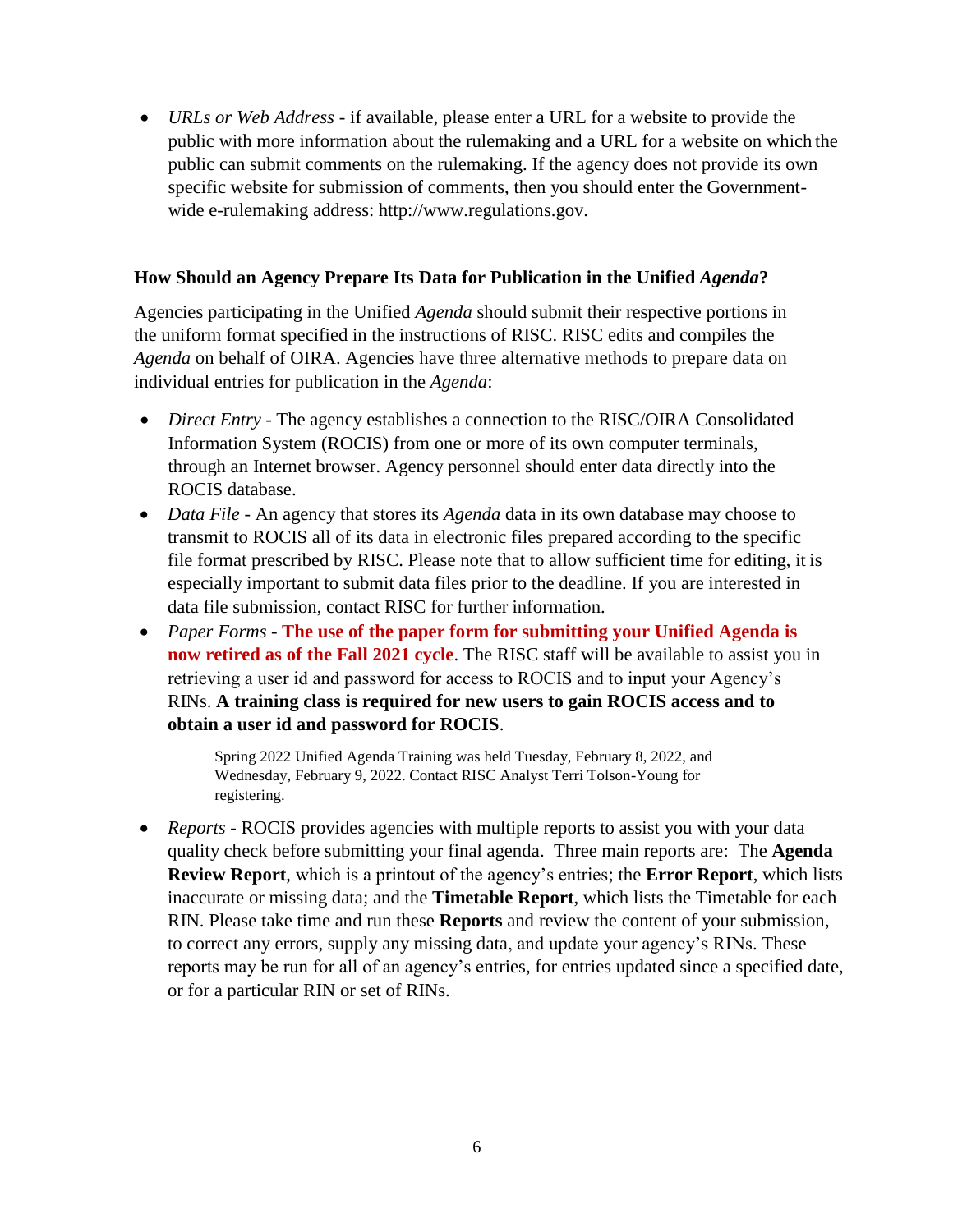*Preambles* - All agencies are required to submit an updated Preamble. **Paper ink signed copies are no longer required**. If you are designating Section 610 reviews in the Agenda, your preamble should include a reference to Section 610 reviews. You must download/save a copy of your previous Preamble, located in ROCIS, to your agency's computer system for updating. Use this downloaded/saved Preamble to make any changes, revisions, deletions, or updates prior to uploading to ROCIS for this cycle. If you have questions and for further information about these procedures, please contact your RISC Analyst.

#### **What Documents and Information Should an Agency Submit?**

Each agency should submit the following documents and information to RISC:

- When the agency is satisfied that its entries are complete, accurate, and represent what the agency wishes to publish, a designated person at the agency will be able to submit the entries to RISC electronicallythrough ROCIS.
- **New procedures regarding your agency's Preamble submission**. RISC is no longer accepting paper signed original copies of your agency's Preamble. Once you have updated your downloaded/saved Preamble you should upload/submit the Preamble electronically in ROCIS.

DIGITAL SIGNATURE: If your agency is submitting **Reg Flex** or **Section 610 Review** RINs, you will be required to ascertain a Digital Signature on the Preamble document. The document will be provided to you by your RISC Analyst after publication on RegInfo.gov. Detailed INSTRUCTIONS on the Digital Signing procedures will be sent in a separate email.

#### **What Are Inactive Actions, and Where Are They Located?**

 An agency designates an inactive action as one it does not plan to undertake in the coming calendar year. Inactive actions assist internal agency tracking of past actions and allow an agency to retain the same RIN for an action over its lifetime as they further consider policy. Inactive actions are not published in the Agenda; however, a list of these actions will be published along with the latest Agenda on the Reginfo.gov [website](https://www.reginfo.gov/public/do/eAgendaInactive) [\(www.reginfo.gov\).](http://www.reginfo.gov/)

#### **When and How Should Agencies Submit Their** *Agenda***s?**

The deadline for submission of all completed agenda materials is **Friday, April 1, 2022**. This is a firm deadline.

Agencies submission of their agenda is done electronically through ROCIS to RISC. RISC will then assemble the entire *Agenda* and arrange for online publication at [www.reginfo.gov. RI](http://www.reginfo.gov/)SC forwards and compiles all agency regulatory flexibility agendas to GPO for printing in a single day's issue of the *Federal Register*. GPO will bill each agency for the cost of printing its portions